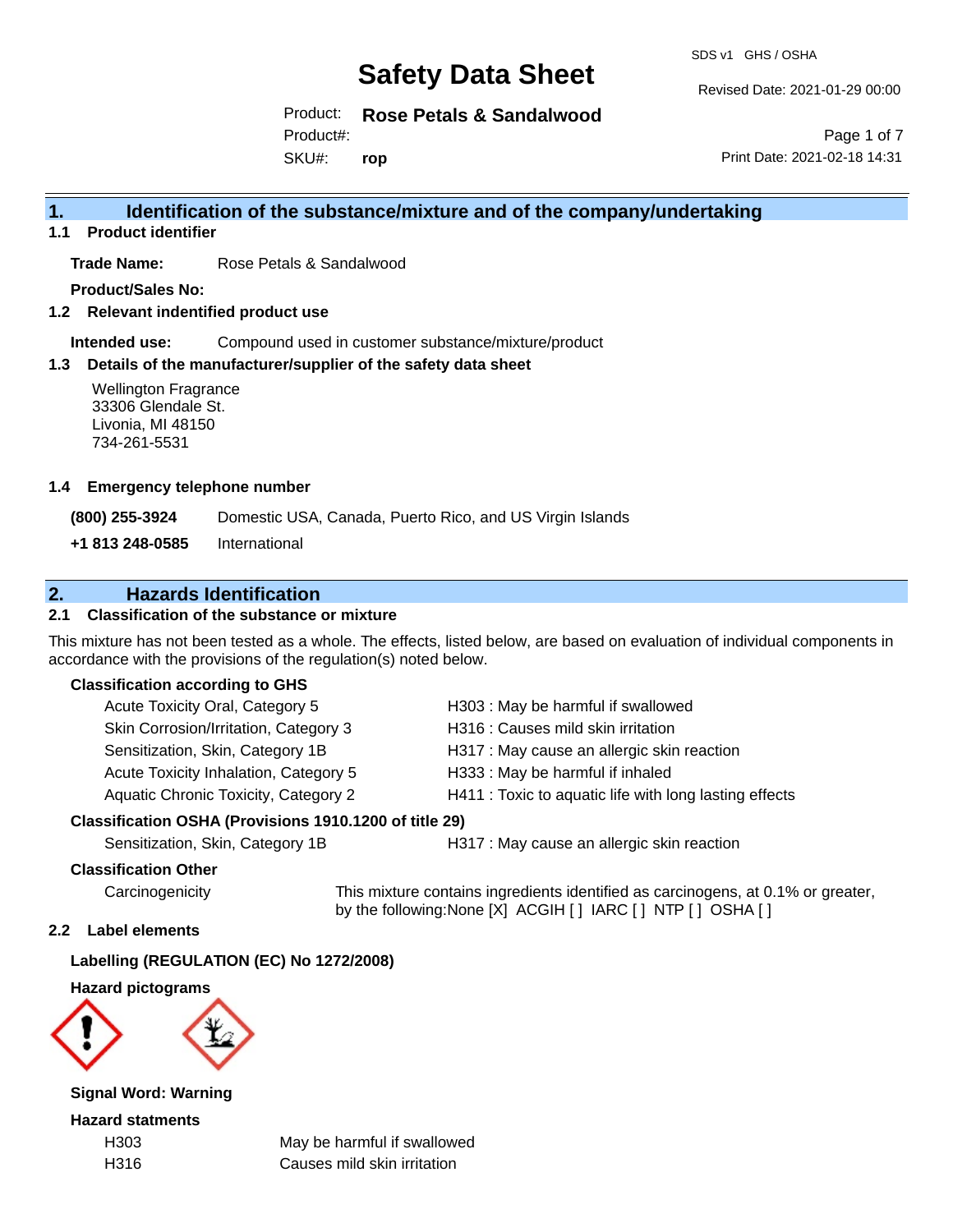Revised Date: 2021-01-29 00:00

# **Safety Data Sheet**

| Product:  |     | Rose Petals & Sandalwood - Create romantic mood |             |
|-----------|-----|-------------------------------------------------|-------------|
| Product#: |     |                                                 | Page 2 of 7 |
| SKU#:     | rop | Print Date: 2021-02-18 14:31                    |             |

| H317                            | May cause an allergic skin reaction                                     |
|---------------------------------|-------------------------------------------------------------------------|
| H333                            | May be harmful if inhaled                                               |
| H411                            | Toxic to aquatic life with long lasting effects                         |
| <b>Precautionary Statements</b> |                                                                         |
| <b>Prevention:</b>              |                                                                         |
| P <sub>272</sub>                | Contaminated work clothing should not be allowed out of the workplace   |
| P <sub>273</sub>                | Avoid release to the environment                                        |
| Response:                       |                                                                         |
| $P302 + P352$                   | IF ON SKIN: Wash with soap and water                                    |
| $P304 + P312$                   | IF INHALED: Call a POISON CENTER or doctor/physician if you feel unwell |
| P312                            | Call a POISON CENTER or doctor/physician if you feel unwell             |
| $P333 + P313$                   | If skin irritation or a rash occurs: Get medical advice/attention       |
| P363                            | Wash contaminated clothing before reuse                                 |
| P391                            | <b>Collect Spillage</b>                                                 |
| Other Hazarde                   |                                                                         |

# **2.3 Other Hazards**

**no data available**

# **3. Composition/Information on Ingredients**

#### **3.1 Mixtures**

This product is a complex mixture of ingredients, which contains among others the following substance(s), presenting a health or environmental hazard within the meaning of the UN Globally Harmonized System of Classification and Labeling of Chemicals (GHS):

| CAS#<br>Ingredient                                       | EC#                     | Conc.<br>Range | <b>GHS Classification</b>    |  |
|----------------------------------------------------------|-------------------------|----------------|------------------------------|--|
| 54982-83-1                                               | 259-423-6               | $5 - 10 \%$    | H303; H400; H412             |  |
|                                                          | Ethylene Dodecanedioate |                |                              |  |
| 24851-98-7                                               | 246-495-9               | $2 - 5%$       | H402                         |  |
|                                                          | Methyldihydrojasmonate  |                |                              |  |
| 101-86-0                                                 | 202-983-3               | $2 - 5%$       | H303; H316; H317; H400; H411 |  |
| Hexyl cinnamal                                           |                         |                |                              |  |
| 28219-61-6                                               | 248-908-8               | $2 - 5%$       | H315; H319; H401; H411       |  |
| Ethyl trimethylcyclopentene butenol                      |                         |                |                              |  |
| 60-12-8                                                  | 200-456-2               | $2 - 5 \%$     | H302; H313; H316; H319       |  |
| phenethyl alcohol                                        |                         |                |                              |  |
| 54464-57-2                                               | 259-174-3               | $1 - 2 \%$     | H315; H317; H400; H410       |  |
| Tetramethyl Acetyloctahydronaphthalenes                  |                         |                |                              |  |
| See Section 16 for full text of GHS classification codes |                         |                |                              |  |

See Section 16 for full text of GHS classification codes which where not shown in section 2

Total Hydrocarbon Content (%  $w/w$ ) = 0.14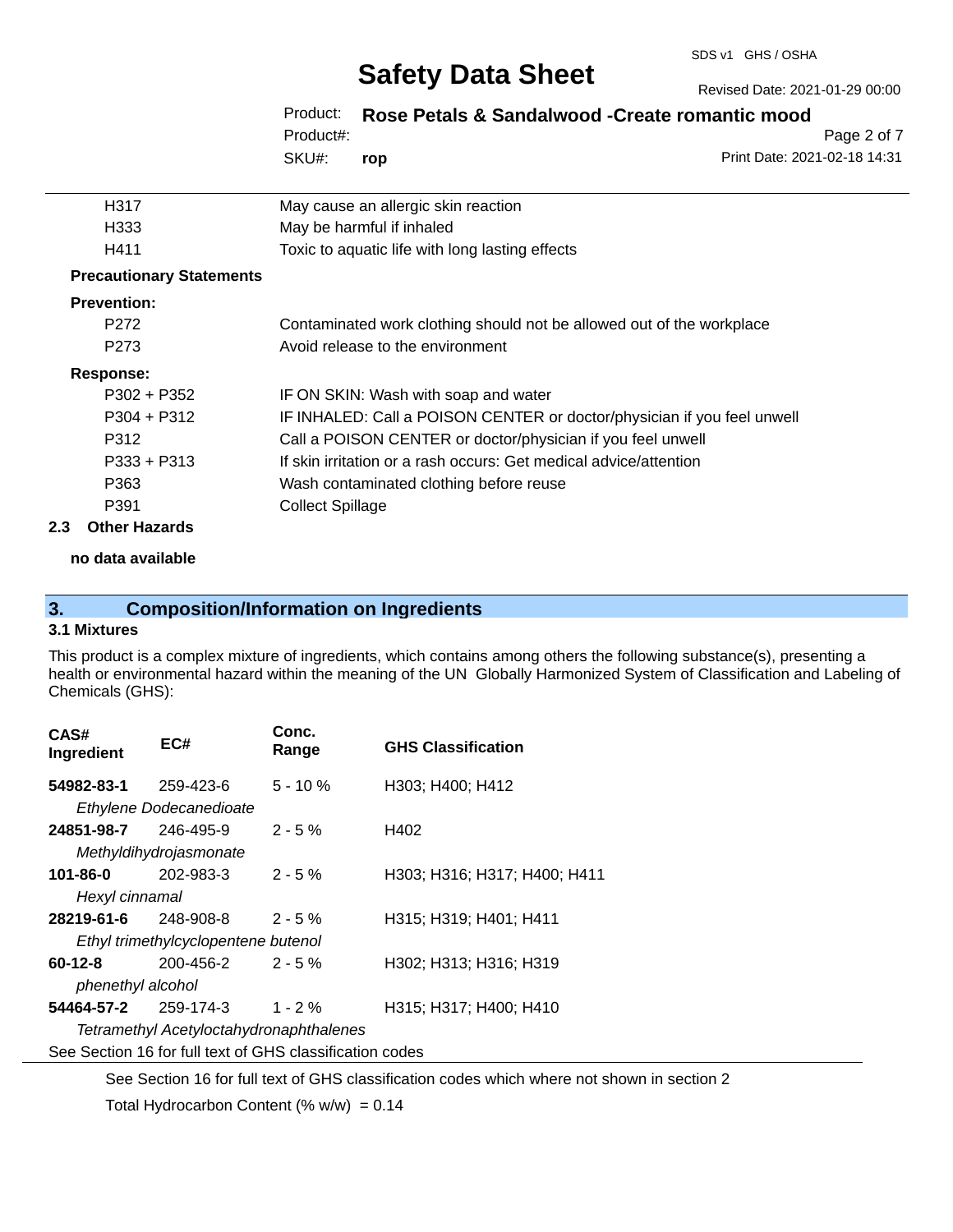Revised Date: 2021-01-29 00:00

Product: **Rose Petals & Sandalwood -Create romantic mood**

Product#:

SKU#: **rop**

Page 3 of 7 Print Date: 2021-02-18 14:31

| <b>First Aid Measures</b><br>4.                                                   |                                                                                                               |  |  |
|-----------------------------------------------------------------------------------|---------------------------------------------------------------------------------------------------------------|--|--|
| <b>Description of first aid measures</b><br>4.1                                   |                                                                                                               |  |  |
| Inhalation:                                                                       | Remove from exposure site to fresh air and keep at rest.<br>Obtain medical advice.                            |  |  |
| <b>Eye Exposure:</b>                                                              | Flush immediately with water for at least 15 minutes.<br>Contact physician if symptoms persist.               |  |  |
| <b>Skin Exposure:</b>                                                             | Remove contaminated clothes. Wash thoroughly with water (and soap).<br>Contact physician if symptoms persist. |  |  |
| Ingestion:                                                                        | Rinse mouth with water and obtain medical advice.                                                             |  |  |
| Most important symptoms and effects, both acute and delayed<br>4.2                |                                                                                                               |  |  |
| Symptoms:                                                                         | no data available                                                                                             |  |  |
| Risks:                                                                            | Refer to Section 2.2 "Hazard Statements"                                                                      |  |  |
| Indication of any immediate medical attention and special treatment needed<br>4.3 |                                                                                                               |  |  |
| Treatment:                                                                        | Refer to Section 2.2 "Response"                                                                               |  |  |
| 5.<br><b>Fire-Fighting measures</b>                                               |                                                                                                               |  |  |
| <b>Extinguishing media</b><br>5.1                                                 |                                                                                                               |  |  |
| Suitable:                                                                         | Carbon dioxide (CO2), Dry chemical, Foam                                                                      |  |  |
| Unsuitable                                                                        | Do not use a direct water jet on burning material                                                             |  |  |
| 5.2 Special hazards arising from the substance or mixture                         |                                                                                                               |  |  |
| During fire fighting:<br>5.3 Advice for firefighters                              | Water may be ineffective                                                                                      |  |  |
| <b>Further information:</b>                                                       | Standard procedure for chemical fires                                                                         |  |  |

### **6. Accidental Release Measures**

### **6.1 Personal precautions, protective equipment and emergency procedures**

Avoid inhalation and contact with skin and eyes. A self-contained breathing apparatus is recommended in case of a major spill.

#### **6.2 Environmental precautions**

Keep away from drains, soil, and surface and groundwater.

#### **6.3 Methods and materials for containment and cleaning up**

Clean up spillage promptly. Remove ignition sources. Provide adequate ventilation. Avoid excessive inhalation of vapors. Gross spillages should be contained by use of sand or inert powder and disposed of according to the local regulations.

#### **6.4 Reference to other sections**

Not Applicable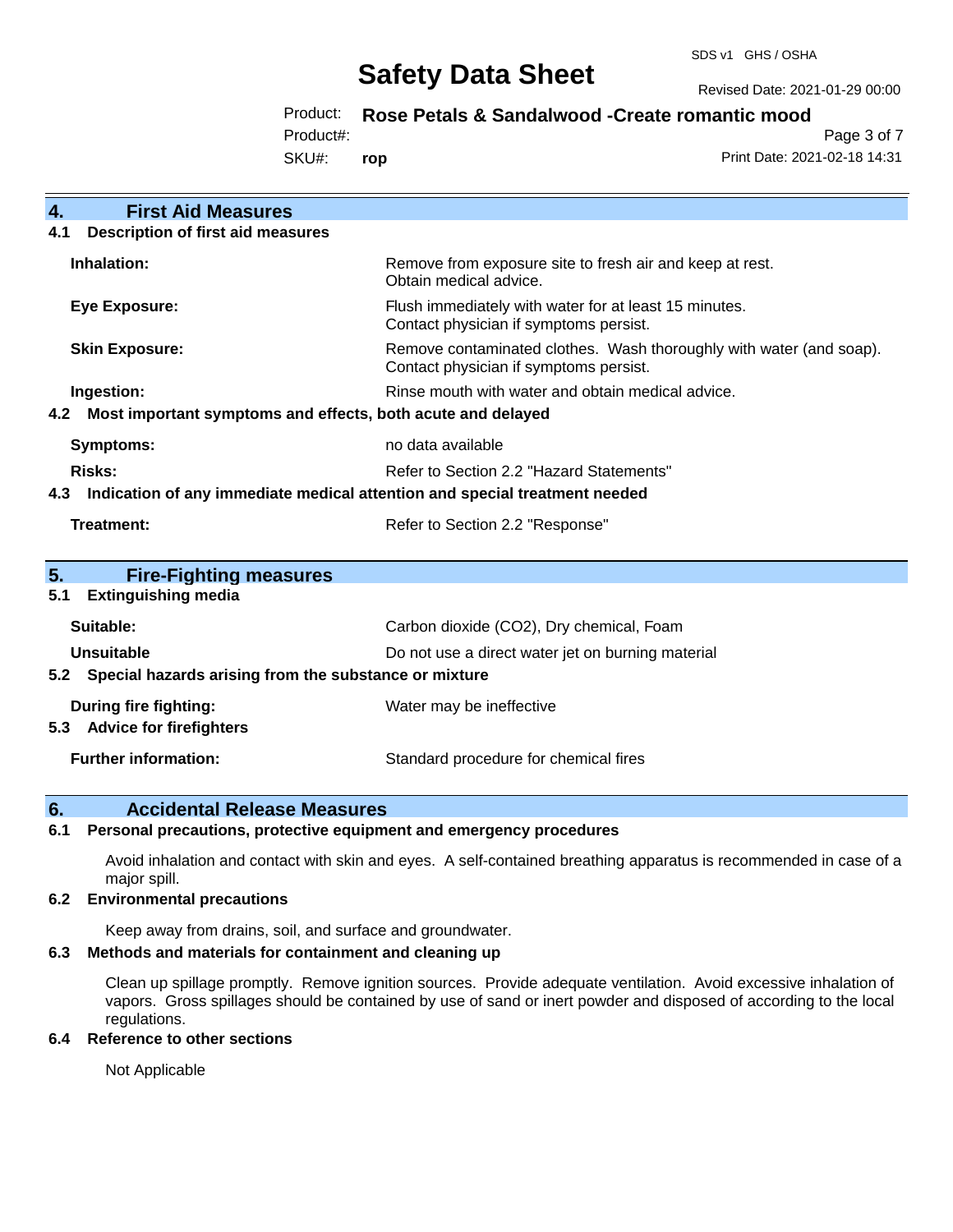#### Revised Date: 2021-01-29 00:00

### Product: **Rose Petals & Sandalwood -Create romantic mood**

Product#:

SKU#: **rop**

Page 4 of 7 Print Date: 2021-02-18 14:31

**7. Handling and Storage** 

## **7.1 Precautions for safe handling**

Apply according to good manufacturing and industrial hygiene practices with proper ventilation. Do not drink, eat or smoke while handling. Respect good personal hygiene.

## **7.2 Conditions for safe storage, including any incompatibilities**

Store in a cool, dry and ventilated area away from heat sources and protected from light in tightly closed original container. Avoid uncoated metal container. Keep air contact to a minimum.

## **7.3 Specific end uses**

No information available

# **8. Exposure Controls/Personal Protection**

**8.1 Control parameters**

| <b>Exposure Limits:</b>                               | Contains no substances with occupational exposure limit values.                                                                          |  |
|-------------------------------------------------------|------------------------------------------------------------------------------------------------------------------------------------------|--|
| <b>Engineering Controls:</b>                          | Use local exhaust as needed.                                                                                                             |  |
| 8.2 Exposure controls - Personal protective equipment |                                                                                                                                          |  |
| Eye protection:                                       | Tightly sealed goggles, face shield, or safety glasses with brow guards and side shields, etc.<br>as may be appropriate for the exposure |  |
| <b>Respiratory protection:</b>                        | Avoid excessive inhalation of concentrated vapors. Apply local ventilation where appropriate.                                            |  |
| <b>Skin protection:</b>                               | Avoid Skin contact. Use chemically resistant gloves as needed.                                                                           |  |

### **9. Physical and Chemical Properties**

#### **9.1 Information on basic physical and chemical properties**

| <b>Appearance:</b>           | Liquid               |
|------------------------------|----------------------|
| Odor:                        | Conforms to Standard |
| Color:                       | Conforms to Standard |
| <b>Viscosity:</b>            | Liquid               |
| <b>Freezing Point:</b>       | Not determined       |
| <b>Boiling Point:</b>        | Not determined       |
| <b>Melting Point:</b>        | Not determined       |
| <b>Flashpoint (CCCFP):</b>   | 230 F (110.00 C)     |
| <b>Auto flammability:</b>    | Not determined       |
| <b>Explosive Properties:</b> | None Expected        |
| <b>Oxidizing properties:</b> | None Expected        |
| Vapor Pressure (mmHg@20 C):  | 0.0038               |
| %VOC:                        | 0.20                 |
| Specific Gravity @ 25 C:     | 0.9390               |
| Density @ 25 C:              | 0.9360               |
| Refractive Index @ 20 C:     | 1.4600               |
| Soluble in:                  | Oil                  |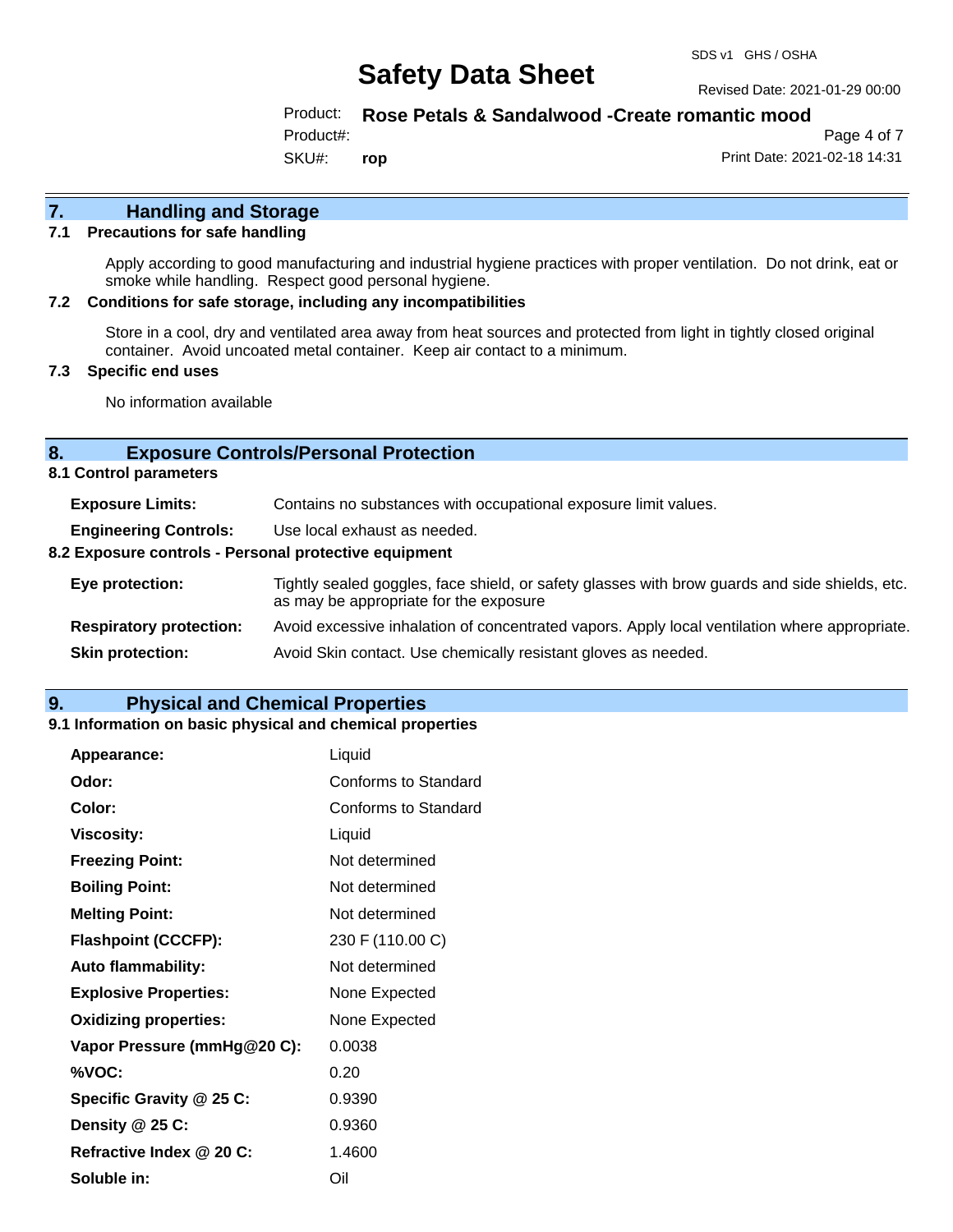#### Revised Date: 2021-01-29 00:00

Product: **Rose Petals & Sandalwood -Create romantic mood**

Product#:

SKU#: **rop**

Page 5 of 7 Print Date: 2021-02-18 14:31

# **10. Stability and Reactivity**

| 10.1 Reactivity                         | None                                               |
|-----------------------------------------|----------------------------------------------------|
| <b>10.2 Chemical stability</b>          | Stable                                             |
| 10.3 Possibility of hazardous reactions | None known                                         |
| <b>10.4 Conditions to avoid</b>         | None known                                         |
| 10.5 Incompatible materials             | Strong oxidizing agents, strong acids, and alkalis |
| 10.6 Hazardous decomposition products   | None known                                         |

# **11. Toxicological Information**

### **11.1 Toxicological Effects**

Acute Toxicity Estimates (ATEs) based on the individual Ingredient Toxicity Data utilizing the "Additivity Formula"

| Acute toxicity - Oral - (Rat) mg/kg                | (LD50: 4925.6534) May be harmful if swallowed            |
|----------------------------------------------------|----------------------------------------------------------|
| Acute toxicity - Dermal - (Rabbit) mg/kg           | Not classified - the classification criteria are not met |
| Acute toxicity - Inhalation - (Rat) mg/L/4hr       | (LD50: 129.4124) May be harmful if inhaled               |
| <b>Skin corrosion / irritation</b>                 | Causes mild skin irritation                              |
| Serious eye damage / irritation                    | Not classified - the classification criteria are not met |
| <b>Respiratory sensitization</b>                   | Not classified - the classification criteria are not met |
| <b>Skin sensitization</b>                          | May cause an allergic skin reaction                      |
| <b>Germ cell mutagenicity</b>                      | Not classified - the classification criteria are not met |
| Carcinogenicity                                    | Not classified - the classification criteria are not met |
| <b>Reproductive toxicity</b>                       | Not classified - the classification criteria are not met |
| Specific target organ toxicity - single exposure   | Not classified - the classification criteria are not met |
| Specific target organ toxicity - repeated exposure | Not classified - the classification criteria are not met |
| <b>Aspiration hazard</b>                           | Not classified - the classification criteria are not met |

# **12. Ecological Information**

| <b>12.1 Toxicity</b>               |                                                          |
|------------------------------------|----------------------------------------------------------|
| <b>Acute acquatic toxicity</b>     | Not classified - the classification criteria are not met |
| <b>Chronic acquatic toxicity</b>   | Toxic to aquatic life with long lasting effects          |
| <b>Toxicity Data on soil</b>       | no data available                                        |
| <b>Toxicity on other organisms</b> | no data available                                        |
| 12.2 Persistence and degradability | no data available                                        |
| 12.3 Bioaccumulative potential     | no data available                                        |
| 12.4 Mobility in soil              | no data available                                        |
| 12.5 Other adverse effects         | no data available                                        |
|                                    |                                                          |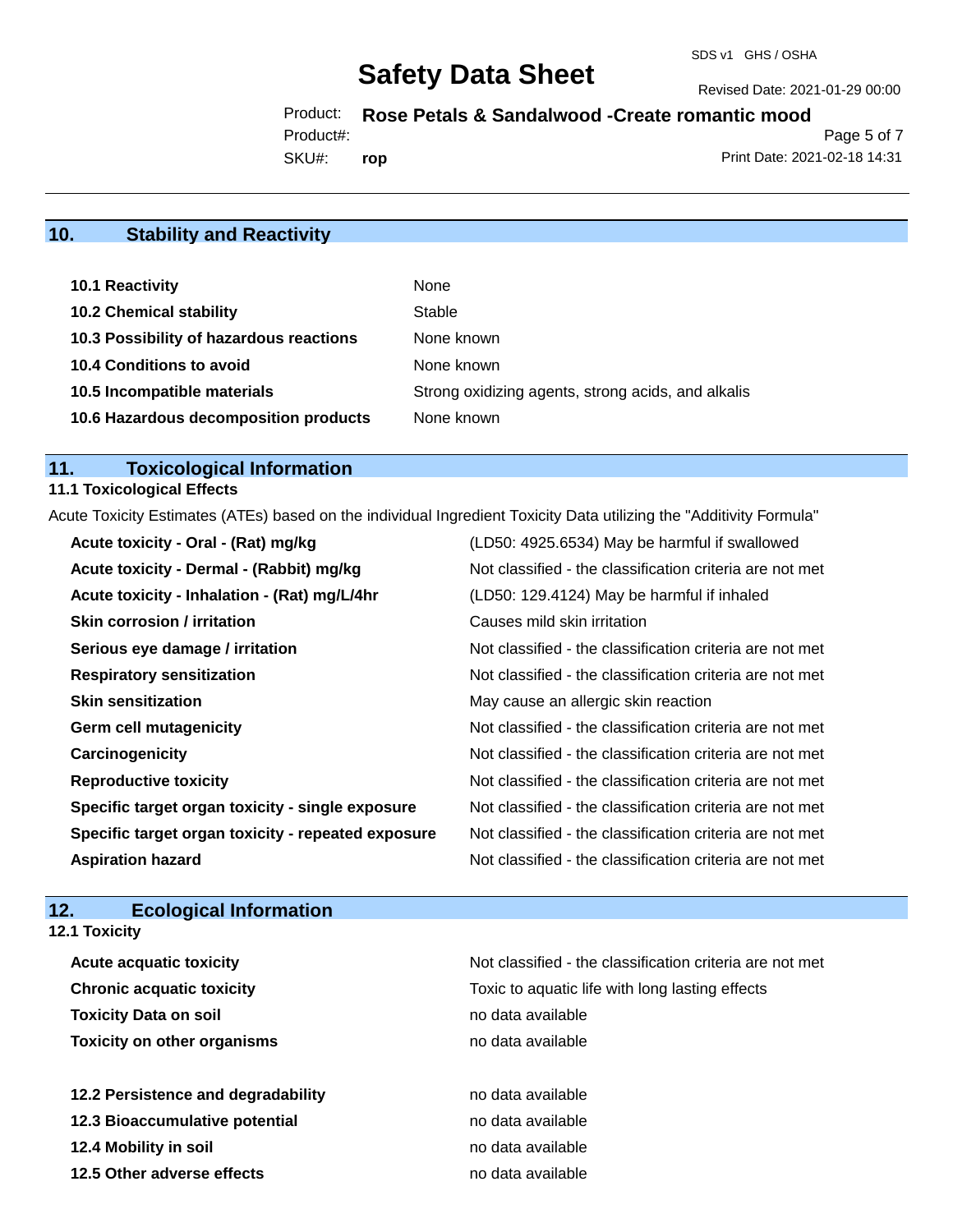Revised Date: 2021-01-29 00:00

### Product: **Rose Petals & Sandalwood -Create romantic mood**

Product#:

SKU#: **rop**

Page 6 of 7 Print Date: 2021-02-18 14:31

## **13. Disposal Conditions**

#### **13.1 Waste treatment methods**

Do not allow product to reach sewage systems. Dispose of in accordance with all local and national regulations. Send to a licensed waste management company.The product should not be allowed to enter drains, water courses or the soil. Do not contaminate ponds, waterways or ditches with chemical or used container.

## **14. Transport Information**

| <b>Marine Pollutant</b>                                                 | Yes. Ingredient of greatest environmental impact:<br>54464-57-2 : (1 - 2 %) : Tetramethyl Acetyloctahydronaphthalenes |                                     |                                 |                                                               |               |
|-------------------------------------------------------------------------|-----------------------------------------------------------------------------------------------------------------------|-------------------------------------|---------------------------------|---------------------------------------------------------------|---------------|
| Regulator                                                               |                                                                                                                       | <b>Class</b>                        | <b>Pack Group</b>               | <b>Sub Risk</b>                                               | UN-nr.        |
| U.S. DOT (Non-Bulk)                                                     |                                                                                                                       | Not Regulated - Not Dangerous Goods |                                 |                                                               |               |
| <b>Chemicals NOI</b>                                                    |                                                                                                                       |                                     |                                 |                                                               |               |
| <b>ADR/RID (International Road/Rail)</b>                                |                                                                                                                       |                                     |                                 |                                                               |               |
| <b>Environmentally Hazardous</b><br>Substance, Liquid, n.o.s.           |                                                                                                                       | 9                                   | III                             |                                                               | <b>UN3082</b> |
| <b>IATA (Air Cargo)</b>                                                 |                                                                                                                       |                                     |                                 |                                                               |               |
| <b>Environmentally Hazardous</b><br>Substance, Liquid, n.o.s.           |                                                                                                                       | 9                                   | Ш                               |                                                               | <b>UN3082</b> |
| IMDG (Sea)                                                              |                                                                                                                       |                                     |                                 |                                                               |               |
| <b>Environmentally Hazardous</b><br>Substance, Liquid, n.o.s.           |                                                                                                                       | 9                                   | $\mathbf{III}$                  |                                                               | <b>UN3082</b> |
| 15.<br><b>Regulatory Information</b><br><b>U.S. Federal Regulations</b> |                                                                                                                       |                                     |                                 |                                                               |               |
|                                                                         |                                                                                                                       |                                     |                                 |                                                               |               |
| <b>TSCA (Toxic Substance Control Act)</b>                               |                                                                                                                       |                                     |                                 | All components of the substance/mixture are listed or exempt  |               |
| 40 CFR(EPCRA, SARA, CERCLA and CAA)<br><b>U.S. State Regulations</b>    |                                                                                                                       |                                     |                                 | This product contains NO components of concern.               |               |
| <b>California Proposition 65 Warning</b>                                |                                                                                                                       |                                     |                                 | This product contains the following components:               |               |
| 123-35-3(NF 204-622-5 $\le$ 7 ppm                                       |                                                                                                                       |                                     | beta-Myrcene (Natural Source)   |                                                               |               |
| <b>Canadian Regulations</b>                                             |                                                                                                                       |                                     |                                 |                                                               |               |
| <b>DSL</b>                                                              |                                                                                                                       |                                     | components are NOT on the List: | 99.40% of the components are listed or exempt. The following  |               |
| 67801-20-1                                                              | $267 - 140 - 4$ 0.1 - 1.0 %                                                                                           |                                     |                                 | 3-Methyl-5-(2,2,3-trimethyl-3-cyclopenten-1-yl)pent-4-en-2-ol |               |

# **16. Other Information**

#### **GHS H-Statements referred to under section 3 and not listed in section 2**

H319 : Causes serious eye irritation H400 : Very Toxic to aquatic life

H302 : Harmful if swallowed H313 : May be harmful in contact with skin H315 : Causes skin irritation extended the H317 : May cause an allergic skin reaction H401 : Toxic to aquatic life **H402** : Harmful to aquatic life